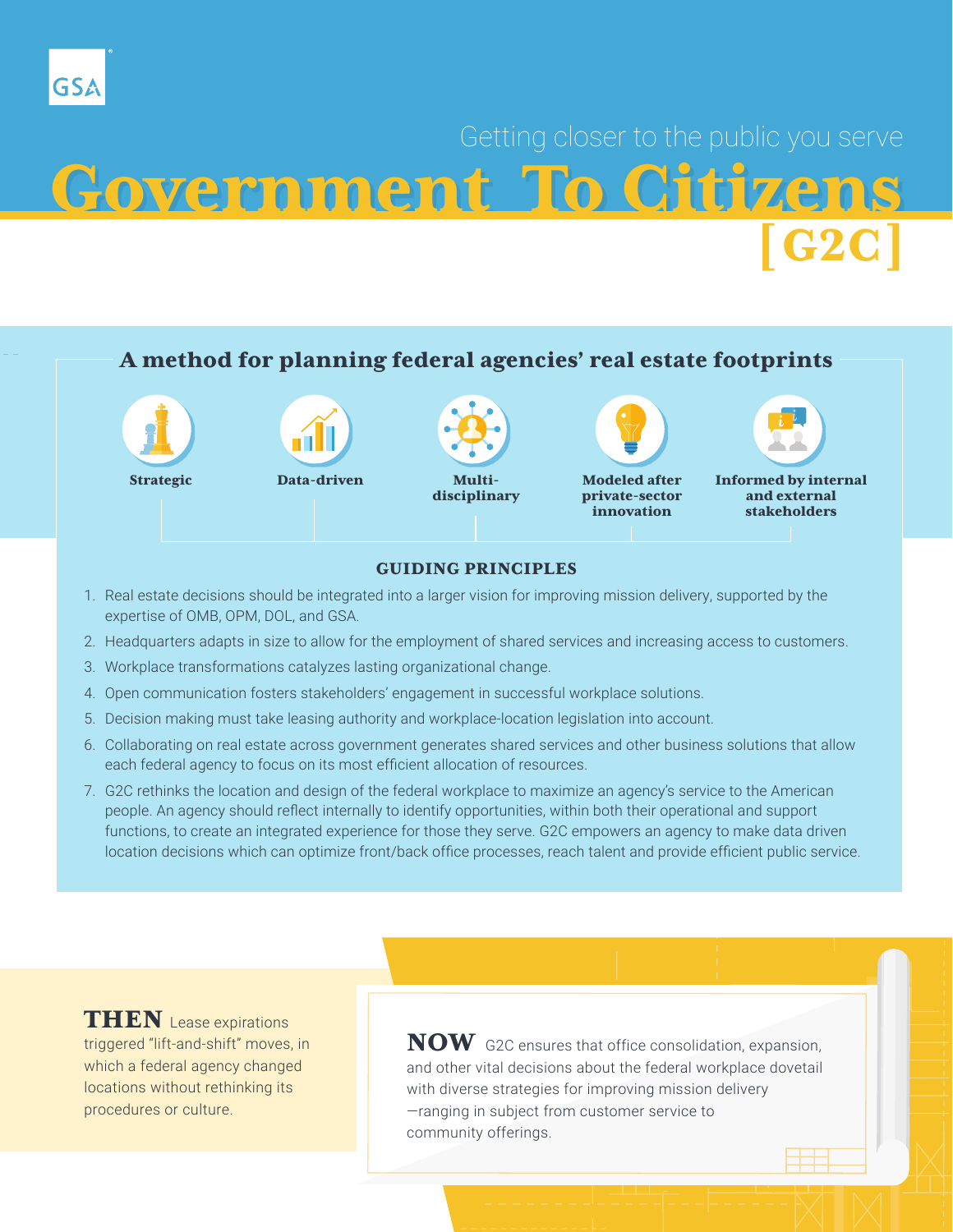### Desired Outcomes

- Strengthen ability to deliver mission
- Increase availability to customers
- Attract and retain workforce talent
- Articulate an agency's value proposition through talent, location, and process
- Improve internal communications
- Enhance understanding of an agency's impacts on local economy, community
- Fully harness technologies that support mission delivery
- Enable organizational agility
- Leverage assets where they exist

## The G2C Process

G2C follows a series of steps, in which each stage introduces a unique set of questions

#### **Identify** Envision Master Plan Articulate direction for the future Clarify the problem or opportunity Establish step-by-step implementation • Does a workplace transformation clarify our • Does our vision resonate with employees at all levels of • How will we match actions and phases to funding mission or improve its delivery? the federal agency? sources? • What are our key priorities? • Is our vision simple, understandable, and measurable? • What are the downstream dependencies? • What are our key drivers of change? • Can the vision be used as the benchmark for success? • What might be delayed? How might funding shift? • What are our barriers to success? • How will we achieve buy-in from high-level stakeholders? • How can we continue to communicate our vision? • What is our timeline? • Is our change connected to our agency's vision? • What are our barriers to success? • What are our barriers to success? • What is our timeline? • What is our timeline? • How will we manage risks both known and unknown? <u>ann</u>  $\delta$ <sup>2</sup> 是 Scan Research Validate Advocate Confirm the problem or opportunity Identify resources for change Maximize stakeholder engagement • Are there existing, proven strategies for stakeholder • What are the key external stakeholder • How will we secure funding? outreach activities? engagement? • What new and existing data exists (e.g., portfolio, labor, & on the agency's behalf? • To whom do we need to delegate project authority and planning responsibilities to? talent)? • What risk is associated with this change? • Do we have the correct approvals in place employees? • How will we measure our success? (e.g., waivers to relocate outside of a • Why do we need to change now?

#### **FULL RELOCATION**

Customer needs, workforce trends, local economic opportunities, and other factors inform

#### Discover drivers of transformative change



- What is the direction of budget?
- How will our mission evolve?
- What workforce data is available?
- What executive-level policies are relevant? • How might we leverage disruptive
- technology?
- How do we take lease expirations into account?
- What is the pace and appetite for change in your market/industry?
- How will we communicate and deliver value to our executives?
- How does research reframe our problem or opportunity?
- particular delineated area)?
- 
- 

- 
- 
- 
- 
- How can Congress and SES-level employees advocate
- How can we communicate near and long-term goals to
	-
- Who are our strongest proponents?
- What is the counter-argument to the proposed action?